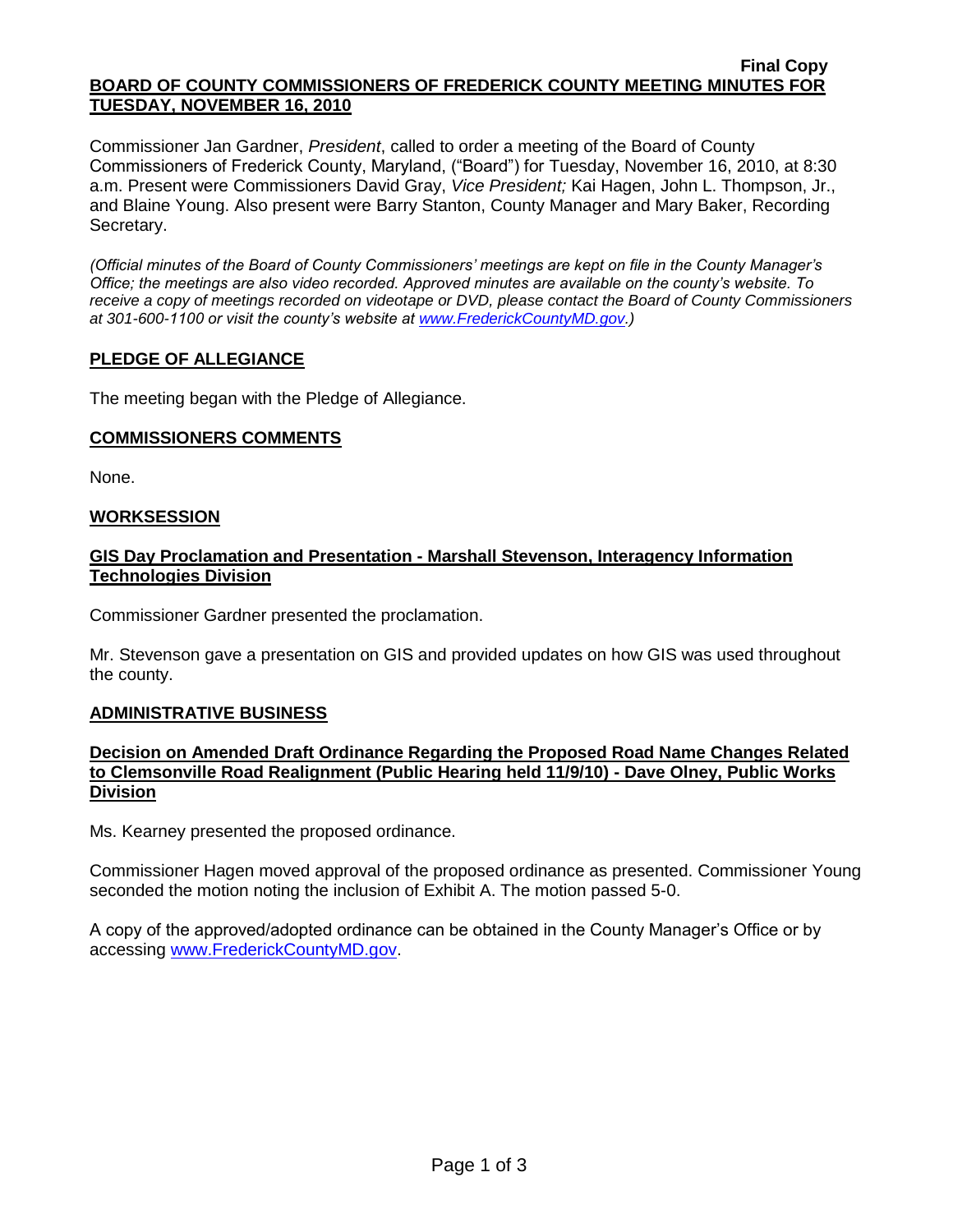#### **Final Copy BOARD OF COUNTY COMMISSIONERS OF FREDERICK COUNTY MEETING MINUTES FOR TUESDAY, NOVEMBER 16, 2010**

## **WORKSESSION**

## **Appointments/Reappointments to Boards/Commissions/Committees - Joyce Grossnickle, Office of the County Manager**

### Board of Appeals

There was no public comment.

Commissioner Hagen moved to appoint Mr. Bradford RR Dyjak to fill an unexpired term to expire June 30, 2013. Commissioner Gray seconded the motion that passed 5-0.

Commissioner Young inquired from John Mathias, County Attorney, if the issue (holding an office of profit) he raised about Mr. Dyjak would be up to the municipalities (Towns of Burkittsville and Myersville) to clarify.

Commissioner Gardner directed staff to notify the applicants not selected that they would be considered for the next opening on the Board to occur in January 2011.

Mr. Mathias noted he would draft a letter for Commissioner Gardner's signature regarding the issue with Mr. Dyjak.

#### Commission for Women

There was no public comment.

Commissioner Hagen moved to appoint Ms. Valerie Dougherty to fill an unexpired term to expire June 30, 2012. Commissioner Gray seconded the motion that passed 5-0.

### Social Serviced Board

There was no public comment.

Commissioner Gray moved to appoint Mr. Mark Bratman to fill an unexpired term to expire June 30, 2011; Mr. Michael Levengood to fill an unexpired term to expire June 30, 2012; and Mr. Craig Tyler to fill an unexpired term to expire June 30, 2013. Commissioner Hagen seconded the motion that passed 5-0.

#### Solid Waste Advisory Committee

Phil Harris, Superintendent, Department of Solid Waste Management, and David Dunn, Chairperson, presented information about the applicants.

There was no public comment.

Commissioner Young moved to reappoint Alderman Shelly Aloi and Mr. Richard Terselic to serve terms to expire June 30, 2013. Commissioner Gray seconded the motion that passed 5-0.